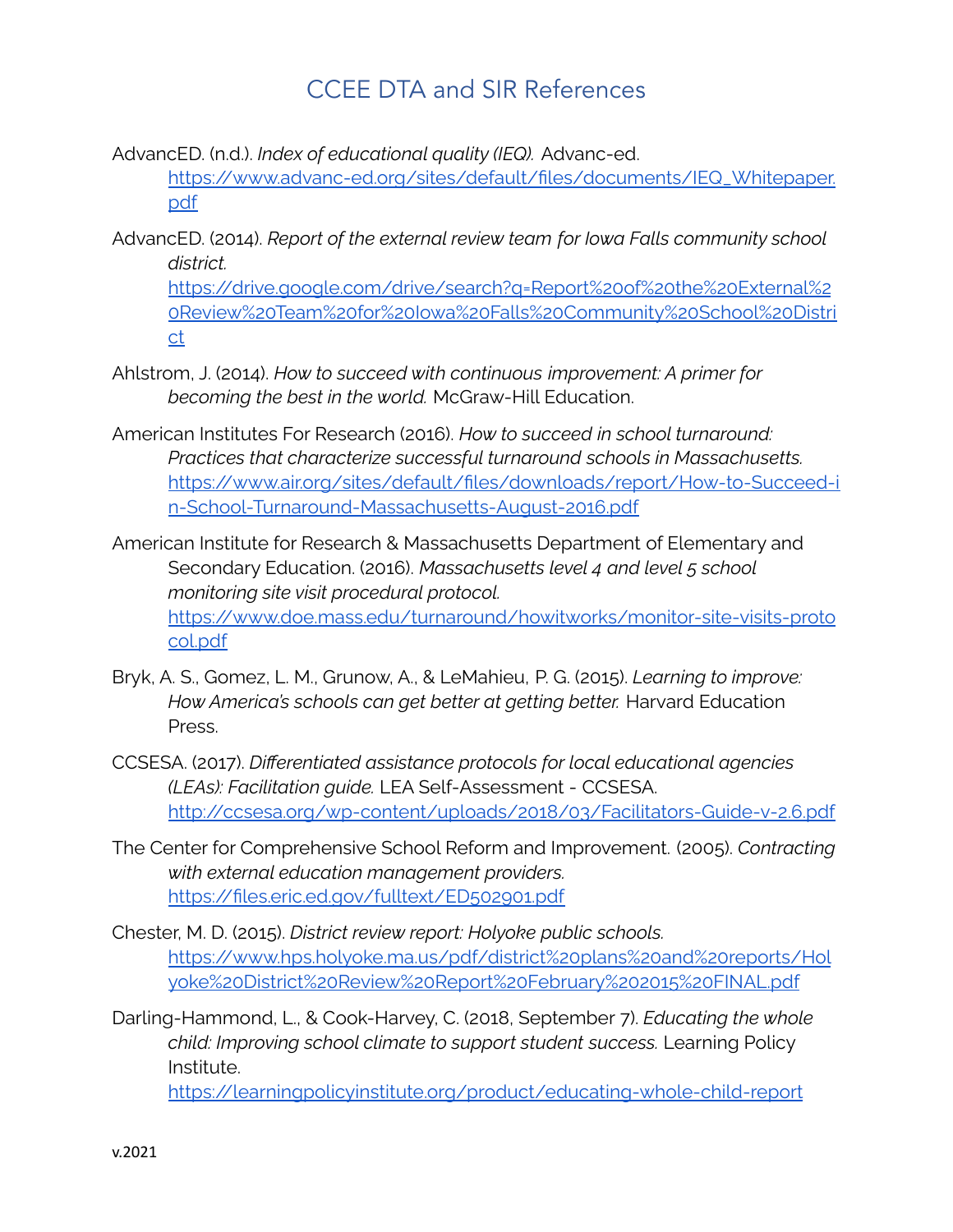## CCEE DTA and SIR References

- Florida PS/TrI Project Staff & Florida's PBS: MTSS Project Staff. (2015). *Self-assessment of MTSS implementation (SAM).* [http://www.floridarti.usf.edu/resources/presentations/2016/nasp/eval/SAM](http://www.floridarti.usf.edu/resources/presentations/2016/nasp/eval/SAM%20Packet_October%202015.pdf) [%20Packet\\_October%202015.pdf](http://www.floridarti.usf.edu/resources/presentations/2016/nasp/eval/SAM%20Packet_October%202015.pdf)
- Forman, M. L., Stosich, E. L., & Bocala, C. (2017). *The internal coherence framework: Creating the conditions for continuous improvement in schools.* Harvard Education Press.
- Fullan, M., & Kirtman, L. (2019). *Coherent school leadership: Forging clarity from complexity.* ASCD.
- Fullan, M., & Quinn, J. (2016). *Coherence: The right drivers in action for schools, districts, and systems.* Corwin.
- Geier, R., & Smith, S. (2012). *District and school data team toolkit.* Washington Office of Superintendent of Public Instruction, Washington School Information Processing Cooperative, and Public Consulting Group. [https://www.esd105.org/cms/lib3/WA01920102/Centricity/Domain/42/Full](https://www.esd105.org/cms/lib3/WA01920102/Centricity/Domain/42/Full%20Toolkit_10.19.12.pdf) [%20Toolkit\\_10.19.12.pdf](https://www.esd105.org/cms/lib3/WA01920102/Centricity/Domain/42/Full%20Toolkit_10.19.12.pdf)
- George-Fields, M., & Perdomo, W. (2012). *Diagnostic tool for school and district effectiveness.* New York State Education Department.
- Grunow, A., Hough, H., Park, S., Willis, J., & Krausen, K. (2018). *Towards a common vision of continuous improvement for California.* Policy Analysis for California Education. [https://edpolicyinca.org/publications/towards-common-vision-continuous-i](https://edpolicyinca.org/publications/towards-common-vision-continuous-improvement-california) [mprovement-california](https://edpolicyinca.org/publications/towards-common-vision-continuous-improvement-california)
- Hassel, B., & Steiner, L. (2012). *Guide to working with external providers: Partnership to improve teaching and learning: Third edition.* American Institutes for Research. [https://www.azed.gov/sites/default/files/2018/08/External\\_Providers\\_Guid](https://www.azed.gov/sites/default/files/2018/08/External_Providers_Guide_0.pdf?id=5b7716ec1dcb250e1494c9be) [e\\_0.pdf?id=5b7716ec1dcb250e1494c9be](https://www.azed.gov/sites/default/files/2018/08/External_Providers_Guide_0.pdf?id=5b7716ec1dcb250e1494c9be)
- Montero, J. D. (2009). *Oxnard elementary school district: Special education review.* Fiscal Crisis & Management Assistance Team. <https://www.fcmat.org/PublicationsReports/OxnardESDfinalreport11509.pdf>
- New York State Education Department. (2015). *Comprehensive school rubric for DTSDE tenets.*

[https://static1.squarespace.com/static/54543aabe4b055ba1dd3b3e4/t/5a14a](https://static1.squarespace.com/static/54543aabe4b055ba1dd3b3e4/t/5a14a1e453450a59dc545072/1511301605846/2015-16DTSDEComprehensiveSchoolRubric.pdf)